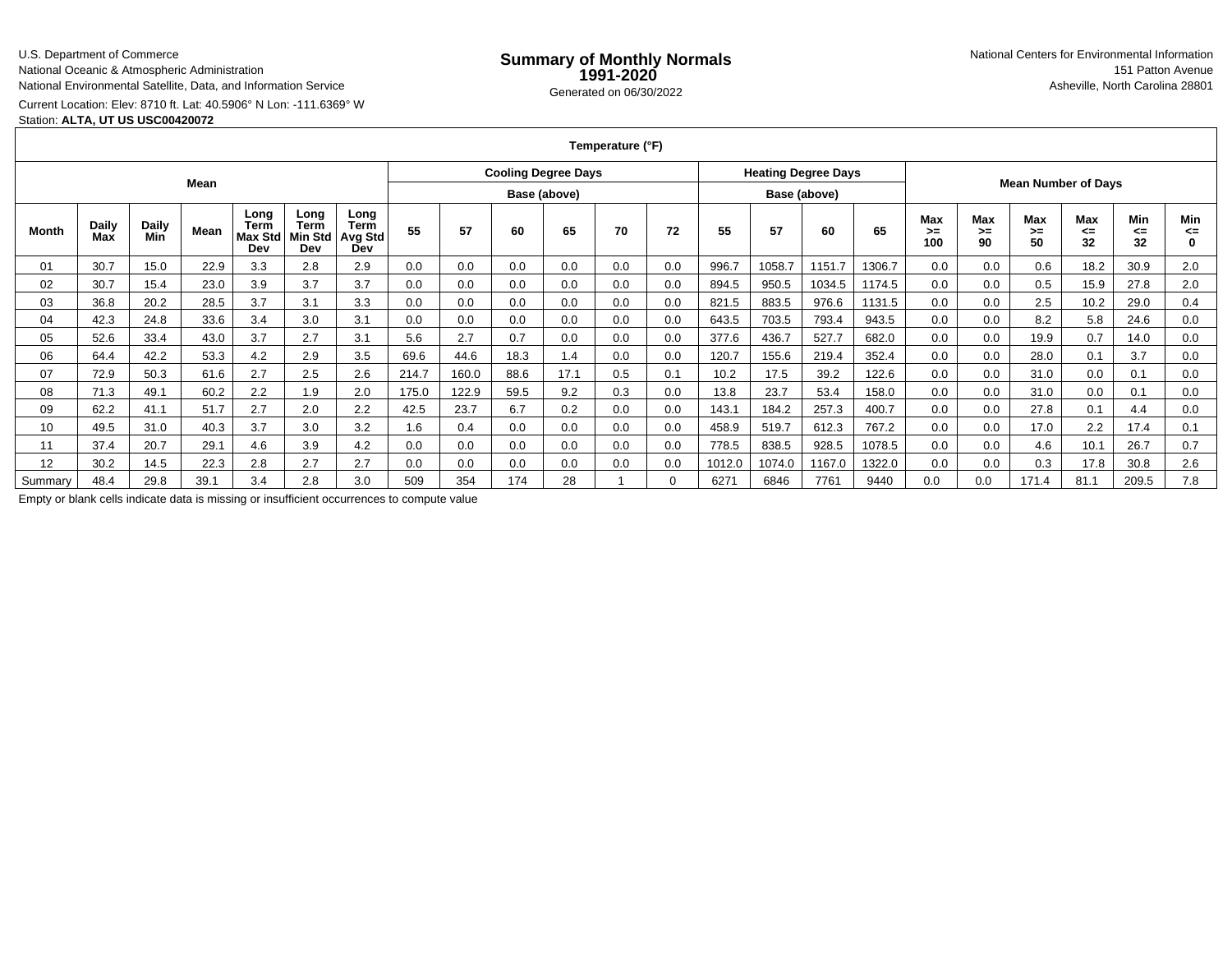U.S. Department of Commerce

National Oceanic & Atmospheric Administration

National Environmental Satellite, Data, and Information Service

e **Summary of Monthly Normals**<br> **1991-2020** 151 Patton Avenue **1991-2020** 1997-2020 e Generated on 06/30/2022 Asheville, North Carolina 28801 National Centers for Environmental Information151 Patton Avenue

Current Location: Elev: 8710 ft. Lat: 40.5906° N Lon: -111.6369° W

# Station: **ALTA, UT US USC00420072**

## **Precipitation (in.)**

|         | <b>FIGUIPILATION</b> (III.) |           |                            |                                                        |                                                                                                                               |       |       |       |  |  |  |  |  |  |
|---------|-----------------------------|-----------|----------------------------|--------------------------------------------------------|-------------------------------------------------------------------------------------------------------------------------------|-------|-------|-------|--|--|--|--|--|--|
|         | <b>Totals</b>               |           |                            | <b>Mean Number of Days</b>                             | <b>Precipitation Probabilities</b><br>Probability that precipitation will be<br>equal to or less than<br>the indicated amount |       |       |       |  |  |  |  |  |  |
|         | <b>Means</b>                |           | <b>Daily Precipitation</b> | <b>Monthly Precipitation</b><br>vs. Probability Levels |                                                                                                                               |       |       |       |  |  |  |  |  |  |
| Month   | Mean                        | $>= 0.01$ | $>= 0.10$                  | $>= 0.50$                                              | $>= 1.00$                                                                                                                     | 0.25  | 0.50  | 0.75  |  |  |  |  |  |  |
| 01      | 6.37                        | 14.1      | 11.0                       | 4.4                                                    | 1.6                                                                                                                           | 3.22  | 6.31  | 9.67  |  |  |  |  |  |  |
| 02      | 5.40                        | 13.9      | 10.6                       | 4.1                                                    | 1.2                                                                                                                           | 4.02  | 5.06  | 6.35  |  |  |  |  |  |  |
| 03      | 6.17                        | 13.0      | 9.7                        | 4.0                                                    | 1.3                                                                                                                           | 4.36  | 6.19  | 7.77  |  |  |  |  |  |  |
| 04      | 4.78                        | 11.9      | 9.6                        | 3.5                                                    | 1.4                                                                                                                           | 4.09  | 4.75  | 5.76  |  |  |  |  |  |  |
| 05      | 3.47                        | 10.7      | 8.1                        | 2.9                                                    | 0.6                                                                                                                           | 2.15  | 2.85  | 4.36  |  |  |  |  |  |  |
| 06      | 1.96                        | 6.2       | 4.2                        | 1.7                                                    | 0.5                                                                                                                           | 0.74  | 1.50  | 2.70  |  |  |  |  |  |  |
| 07      | 1.48                        | 6.9       | 3.7                        | 1.1                                                    | 0.3                                                                                                                           | 0.77  | 1.24  | 1.93  |  |  |  |  |  |  |
| 08      | 2.07                        | 8.6       | 4.8                        | 1.3                                                    | 0.4                                                                                                                           | 1.28  | 1.97  | 2.52  |  |  |  |  |  |  |
| 09      | 2.58                        | 8.5       | 4.9                        | 2.0                                                    | 0.6                                                                                                                           | 1.77  | 2.59  | 3.62  |  |  |  |  |  |  |
| 10      | 3.50                        | 9.6       | 6.8                        | 2.8                                                    | 0.8                                                                                                                           | 2.63  | 3.47  | 4.52  |  |  |  |  |  |  |
| 11      | 4.17                        | 11.2      | 8.6                        | 3.1                                                    | 0.9                                                                                                                           | 2.88  | 3.77  | 5.58  |  |  |  |  |  |  |
| 12      | 5.13                        | 14.7      | 10.7                       | 4.0                                                    | 1.3                                                                                                                           | 3.20  | 4.75  | 7.01  |  |  |  |  |  |  |
| Summary | 47.08                       | 129.3     | 92.7                       | 34.9                                                   | 10.9                                                                                                                          | 31.11 | 44.45 | 61.79 |  |  |  |  |  |  |

Empty or blank cells indicate data is missing or insufficient occurrences to compute value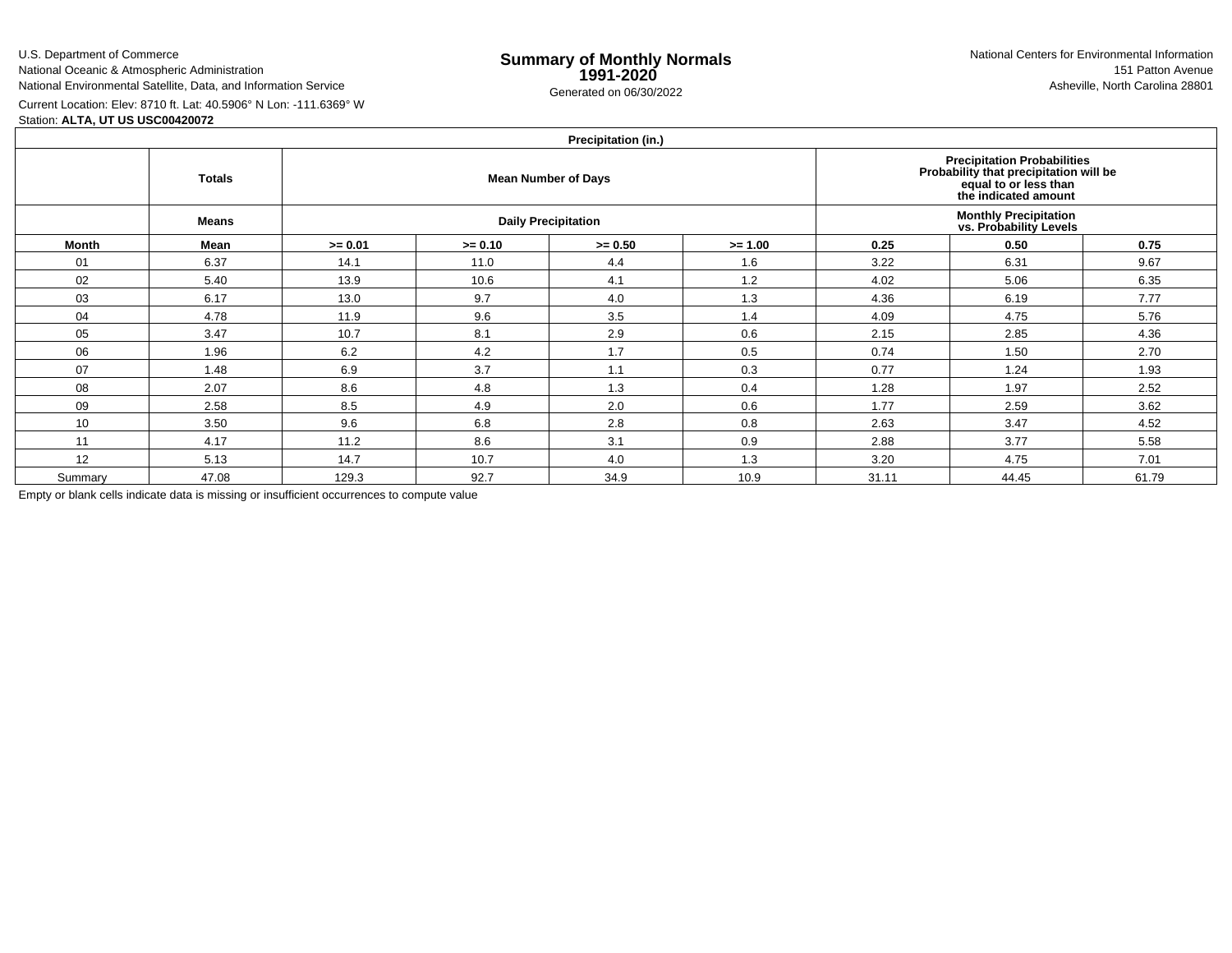## U.S. Department of Commerce

National Oceanic & Atmospheric Administration

National Environmental Satellite, Data, and Information Service

e **Summary of Monthly Normals**<br> **1991-2020** 151 Patton Avenue **1991-2020** 1997-2020 e Generated on 06/30/2022 Asheville, North Carolina 28801 National Centers for Environmental Information151 Patton Avenue

Current Location: Elev: 8710 ft. Lat: 40.5906° N Lon: -111.6369° WStation: **ALTA, UT US USC00420072**

|         | Snow (in.)                                  |      |      |                        |      |       |     |     |                          |                                                                                                  |       |                                                                                                          |        |  |  |
|---------|---------------------------------------------|------|------|------------------------|------|-------|-----|-----|--------------------------|--------------------------------------------------------------------------------------------------|-------|----------------------------------------------------------------------------------------------------------|--------|--|--|
|         | <b>Mean Number of Days</b><br><b>Totals</b> |      |      |                        |      |       |     |     |                          |                                                                                                  |       | <b>Snow Probabilities</b><br>Probability that snow will be equal to<br>or less than the indicated amount |        |  |  |
|         | Means                                       |      |      | Snowfall >= Thresholds |      |       |     |     | Snow Depth >= Thresholds | Monthly Snow vs. Probability Levels<br>Values derived from the<br>incomplete gamma distribution. |       |                                                                                                          |        |  |  |
| Month   | Snowfall<br>Mean                            | 0.01 | 1.0  | 3.0                    | 5.00 | 10.00 |     | 3   | 5                        | 10                                                                                               | .25   | .50                                                                                                      | .75    |  |  |
| 01      | 74.70                                       | 13.6 | 12.7 | 8.9                    | 6.2  | 2.8   |     |     |                          |                                                                                                  | 50.00 | 65.00                                                                                                    | 95.20  |  |  |
| 02      | 81.20                                       | 13.1 | 12.2 | 9.2                    | 5.9  | 2.3   |     |     |                          |                                                                                                  | 65.50 | 69.80                                                                                                    | 103.00 |  |  |
| 03      | 71.40                                       | 12.2 | 11.5 | 7.9                    | 5.5  | 2.2   |     |     |                          |                                                                                                  | 47.50 | 72.70                                                                                                    | 90.40  |  |  |
| 04      | 50.00                                       | 10.0 | 9.7  | 7.0                    | 4.5  | 2.1   |     |     |                          |                                                                                                  | 34.30 | 43.80                                                                                                    | 64.00  |  |  |
| 05      | 15.90                                       | 4.9  | 4.2  | 2.7                    | 1.6  | 0.5   |     |     |                          |                                                                                                  | 6.20  | 13.10                                                                                                    | 26.00  |  |  |
| 06      | 4.40                                        | 1.3  | 1.2  | 0.8                    | 0.4  | 0.1   |     |     |                          |                                                                                                  | 0.00  | 0.00                                                                                                     | 6.80   |  |  |
| 07      | 0.00                                        | 0.0  | 0.0  | 0.0                    | 0.0  | 0.0   |     |     |                          |                                                                                                  | 0.00  | 0.00                                                                                                     | 0.00   |  |  |
| 08      | 0.00                                        | 0.0  | 0.0  | 0.0                    | 0.0  | 0.0   |     |     |                          |                                                                                                  | 0.00  | 0.00                                                                                                     | 0.00   |  |  |
| 09      | 2.60                                        | 0.8  | 0.7  | 0.5                    | 0.3  | 0.1   |     |     |                          |                                                                                                  | 0.00  | 0.00                                                                                                     | 4.90   |  |  |
| 10      | 24.40                                       | 5.1  | 4.7  | 3.3                    | 2.4  | 0.9   |     |     |                          |                                                                                                  | 10.10 | 19.00                                                                                                    | 28.50  |  |  |
| 11      | 53.90                                       | 9.7  | 9.2  | 6.4                    | 4.3  | 1.9   |     |     |                          |                                                                                                  | 43.10 | 50.00                                                                                                    | 64.80  |  |  |
| 12      | 79.80                                       | 14.0 | 12.9 | 8.9                    | 6.0  | 2.2   |     |     |                          |                                                                                                  | 65.00 | 73.90                                                                                                    | 91.40  |  |  |
| Summary | 458.3                                       | 84.7 | 79.0 | 55.6                   | 37.1 | 15.1  | 0.0 | 0.0 | 0.0                      | 0.0                                                                                              | 321.7 | 407.3                                                                                                    | 575.0  |  |  |

Empty or blank cells indicate data is missing or insufficient occurrences to compute value